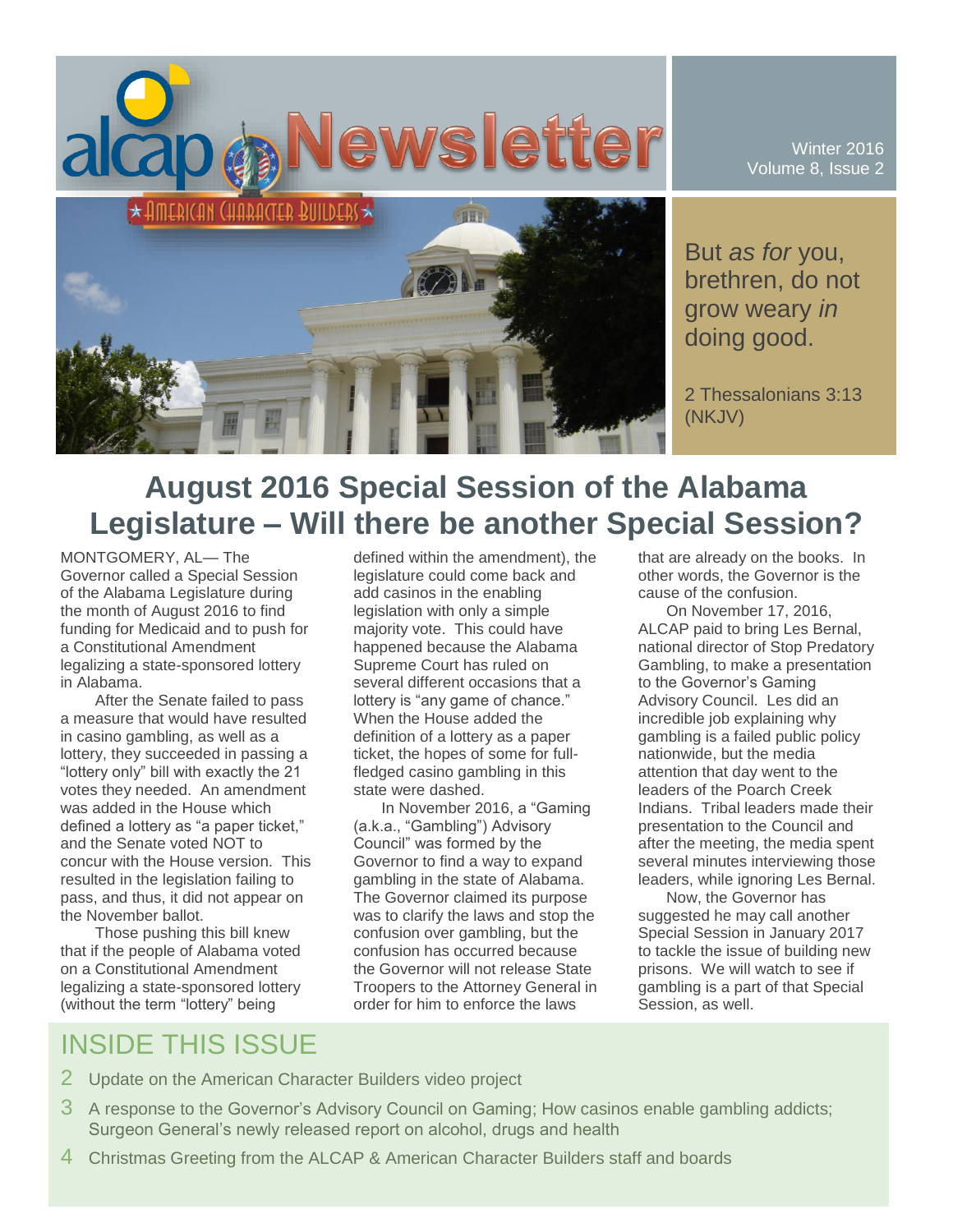## STAFF:

Joe Godfrey, jgodfrey@alcap.com *Executive Director*

Cheryl Corley, ccorley@alcap.com Sharon Cook, scook@alcap.com *Administrative Assistants*

2376 Lakeside Drive Birmingham, AL 35244 Phone: 205.985.9062 www.ALCAP.com www.AmericanCharacterBuilders.org

# WHO WE ARE:

The Alabama Citizens Action Program (ALCAP), originally founded in 1937 as the Alabama Temperance Alliance, serves together with local churches as Alabama's "moral compass." This ministry provides an outlet for churches throughout Alabama to fulfill God's command to His followers to be "salt & light" in our culture. (Matthew 5:13-16)

In 2010 ALCAP became a 501c4 organization (non-profit, but NOT tax-deductible) and renamed its school program "American Character Builders," a 501c3 organization (non-profit AND taxdeductible), having its own separate Board of Directors.

Churches are encouraged to support ALCAP while individuals are encouraged to support American Character Builders with their financial contributions and prayers.





# **UPDATE ON THE VIDEO PROJECT** *American Character Builders Online Video Series*

BIRMINGHAM, AL— American Character Builders announced in the summer issue of this newsletter that it is embarking on an exciting and challenging new journey to produce a series of videos that can be used in public school classrooms, by church youth groups, or even by individuals. These videos will provide students with the tools they need to make wise choices in life and they will be free to download, show in group settings and share through social media. Additional resources and discussion questions for use in group settings will be included in reproducible PDF files that will be tied to each video.

The videos will be of the highest production quality and as up-to-date and relevant as possible. A trailer found on our website shows the quality of the videos we hope to produce in the near future.

To date we have received almost \$2000 in contributions for this project. Each video will cost about \$10,000 to produce and to publicize on social media. We only need 80 more individuals or churches to contribute \$100 in order to begin production on the first video.

As funding becomes available, American Character Builders will continue to produce additional videos dealing with issues such as

alcohol, tobacco, other drugs, suicide, gang violence, and a host of other topics that are relevant to the struggles facing students today.

If you have not already done so, we hope that you will visit the website and watch the trailer. Then, answer the question at the end, "What will you do?"

You can help us get this new project started by clicking on the donate button, also found on our website.

American Character Builders continues to provide printed resources of our most popular programs. These kits are already available for a minimal charge and shipping cost.

For more information on how your school or church can use resources provided by AMERICAN CHARACTER BUILDERS visit our website:

www.AmericanCharacterBuilders.org

Or, contact Sharon Cook at 205.985.9529, or email her at scook@americancharacterbuilders.org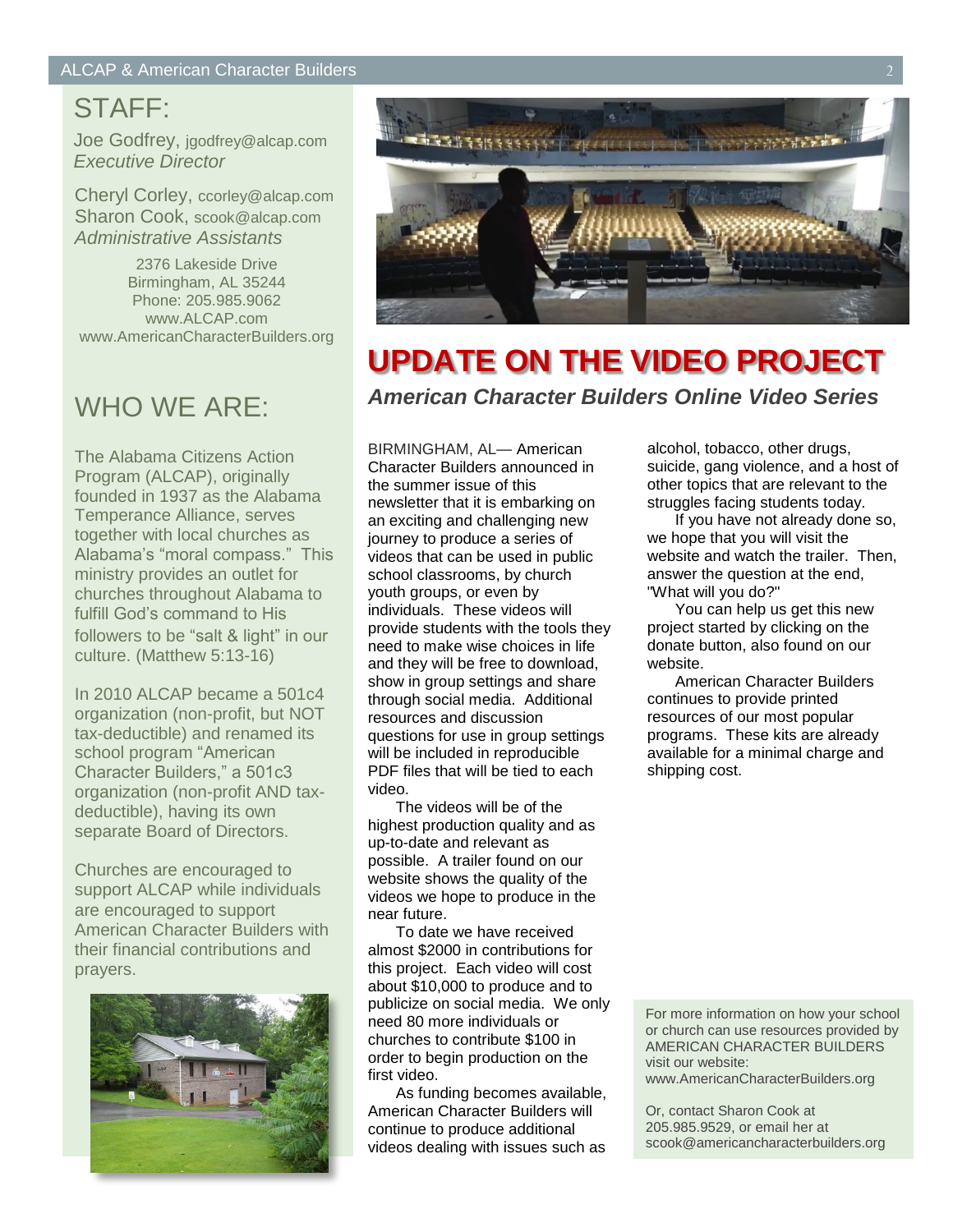### **A response to the Governor's Advisory Council on Gaming**

by Eric Johnston (Southeast Law Institute), Eunie Smith (Eagle Forum of Alabama) and Joe Godfrey (ALCAP)

The Alabama Supreme Court . . . has ruled consistently in a number of cases in recent years that it is only the gamblers who are attempting to perpetrate illegal slot machine gambling in the name of bingo who dispute our laws. The cases are not inconsistent and there is no dispute among the judiciary. The law is absolutely clear. The Supreme Court ordered on March 31, 2016, that once and for all law enforcement and gamblers should realize there is no question in the law and the law must be enforced. The Governor has ignored this finding.

The problem is, however, on September 5, 2015, Governor Bentley issued Executive Order 13 which told the Attorney General, who had been prosecuting cases statewide, to desist and allow local law enforcement to proceed. As a consequence of that action, Milton McGregor reopened VictoryLand on September 13, 2016. The local DA and sheriff refused to follow the Supreme Court's instructions and have failed to investigate and prosecute clear criminal acts. It is a charade by the Governor to suggest that the operations in VictoryLand are questionable. In fact, he admitted they were illegal in a recent letter, joined in by the Attorney General, to VictoryLand.

So, you see, the Governor has found a way to thwart proper law enforcement of criminal activity in the state, while at the same time suggesting that a council is necessary to resolve these very difficult issues. It is complete fraud, deceit and subterfuge on behalf of the Governor. It works only to the benefit of the gamblers. We know from past legislative experience that the findings of this Council (the Governor's Advisory Council on Gaming) will result in the need to amend Alabama's Constitution and to repeal its criminal gambling laws, while at the same time passing new laws to legalize gambling in the State of Alabama.

Perhaps, Governor Bentley does not believe the people in the state understand this. His very special "Council" will lead the way to broad, sunlit uplands of understanding. Such demagoguery by the morally failed leader of this state will lead only to a dark valley of deceit and crime which will injure not only individuals and families, but the moral fabric of the state.

[To read the entire article, go to http://www.alcap.com/legislative-news]

#### **How Casinos Enable Gambling Addicts**

*Modern slot machines develop an unbreakable hold on many players—some of whom wind up losing their jobs, their families, and even, as in the case of Scott Stevens, their lives.*

Did Scott Stevens die because he was unable to rein in his own addictive need to gamble? Or was he the victim of a system carefully calibrated to prey on his weakness? – *READ THE ENTIRE STORY AT… https://www.theatlantic.com/magazine/archive/2016/12/losing-it-all/505814/*

#### **Surgeon General Issues Landmark Report on Alcohol, Drugs and Health**

*"How we respond to this crisis is a test for America"*

A new, landmark Surgeon General's report (https://addiction.surgeongeneral.gov) finds alcohol and drug misuse and severe substance use disorders, commonly called addiction, to be one of America's most pressing public health concerns. Nearly 21 million Americans – more than the number of people who have all cancers combined – suffer from substance use disorders.